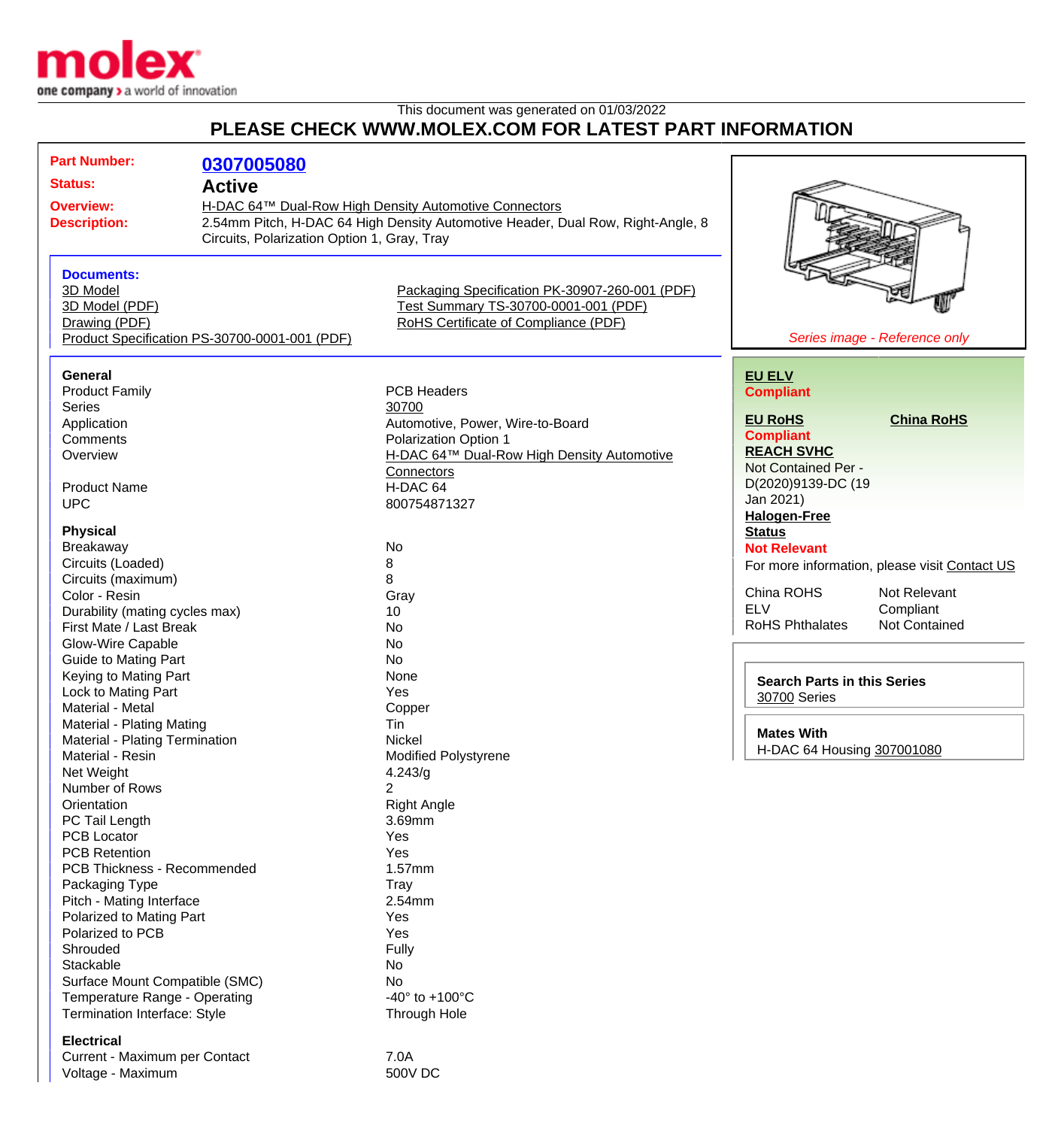| <b>Solder Process Data</b>                     |          |
|------------------------------------------------|----------|
| Duration at Max. Process Temperature (seconds) | 040      |
| Lead-freeProcess Capability                    | SMC&WAVE |
| Max. Cycles at Max. Process Temperature        | 003      |
| Process Temperature max. C                     | 260      |

## **Material Info**

| <b>Reference - Drawing Numbers</b> |                   |
|------------------------------------|-------------------|
| Packaging Specification            | PK-30907-260-001  |
| <b>Product Specification</b>       | PS-30700-0001-001 |
| Sales Drawing                      | SD-30700-520-001  |
| <b>Test Summary</b>                | TS-30700-0001-001 |

## This document was generated on 01/03/2022 **PLEASE CHECK WWW.MOLEX.COM FOR LATEST PART INFORMATION**